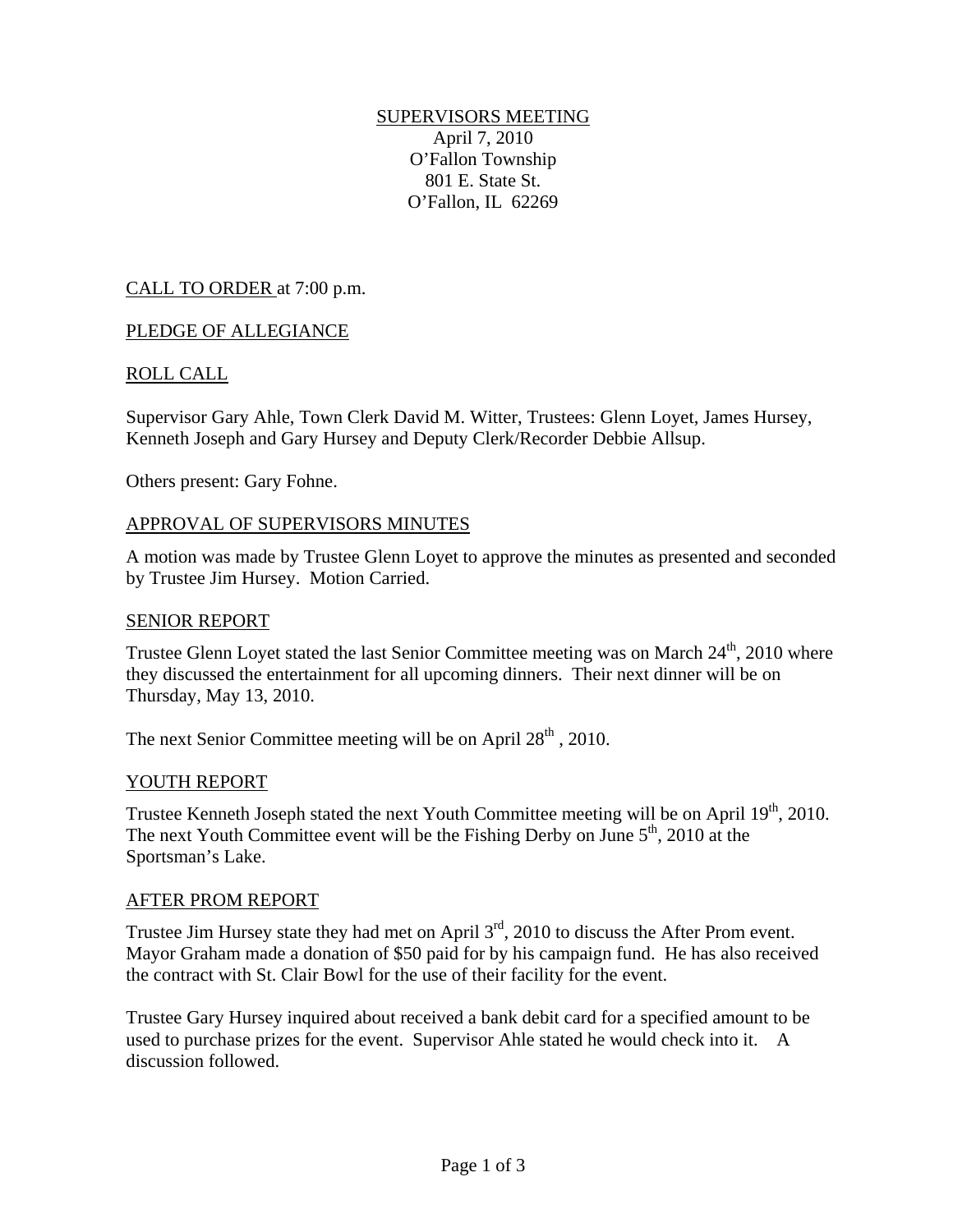# PLANNING REPORT

No report.

### TRUSTEES REPORT

Trustee Kenneth Joseph stated he had heard the County may start on the O'Fallon Troy Road project in June.

# TOWN CLERK REPORT

Town Clerk Dave Witter stated he had completed the training on the Open Meetings Act. He also stated that the web site is in the design process.

#### SUPERVISORS REPORT

St. Clair County Township Officials Association will have their annual dinner meeting on Thursday, April  $15<sup>th</sup>$ , 2010 at the American Legion Hall in St. Libory, Illinois.

Received an email from Diana Little (St. Clair County Grants Department) to inform everyone that Ken Hise has retired effective March 30, 2010.

The Township received a dividend check from TOIRMA (Township Officials of Illinois Risk Management Association) in the amount of approximately \$2,800.

#### UNFINISHED BUSINESS

The roof on the Rotary Van Storage Shed has been repaired by Tom's Roofing. He also suggested removing the sky light completely instead of resealing it. Supervisor Ahle will look into it. The repairs to the brick work on the corner of the building has been completed.

#### NEW BUSINESS

Supervisor Ahle reminded the Board that the Economic Interest Statements need to be filed with the County.

#### APPROVAL OF SUPERVISORS BILLS

| Town Fund                 | \$29,545.91 |
|---------------------------|-------------|
| <b>General Assistance</b> | 2,334.26    |

Trustee Glenn Loyet made a motion to authorize the bills of the Supervisor and seconded by Trustee Gary Hursey. Roll Call: Loyet – aye; J. Hursey – aye; Ahle – aye; Joseph – aye and G. Hursey – aye. Motion Carried.

#### PUBLIC INPUT

None.